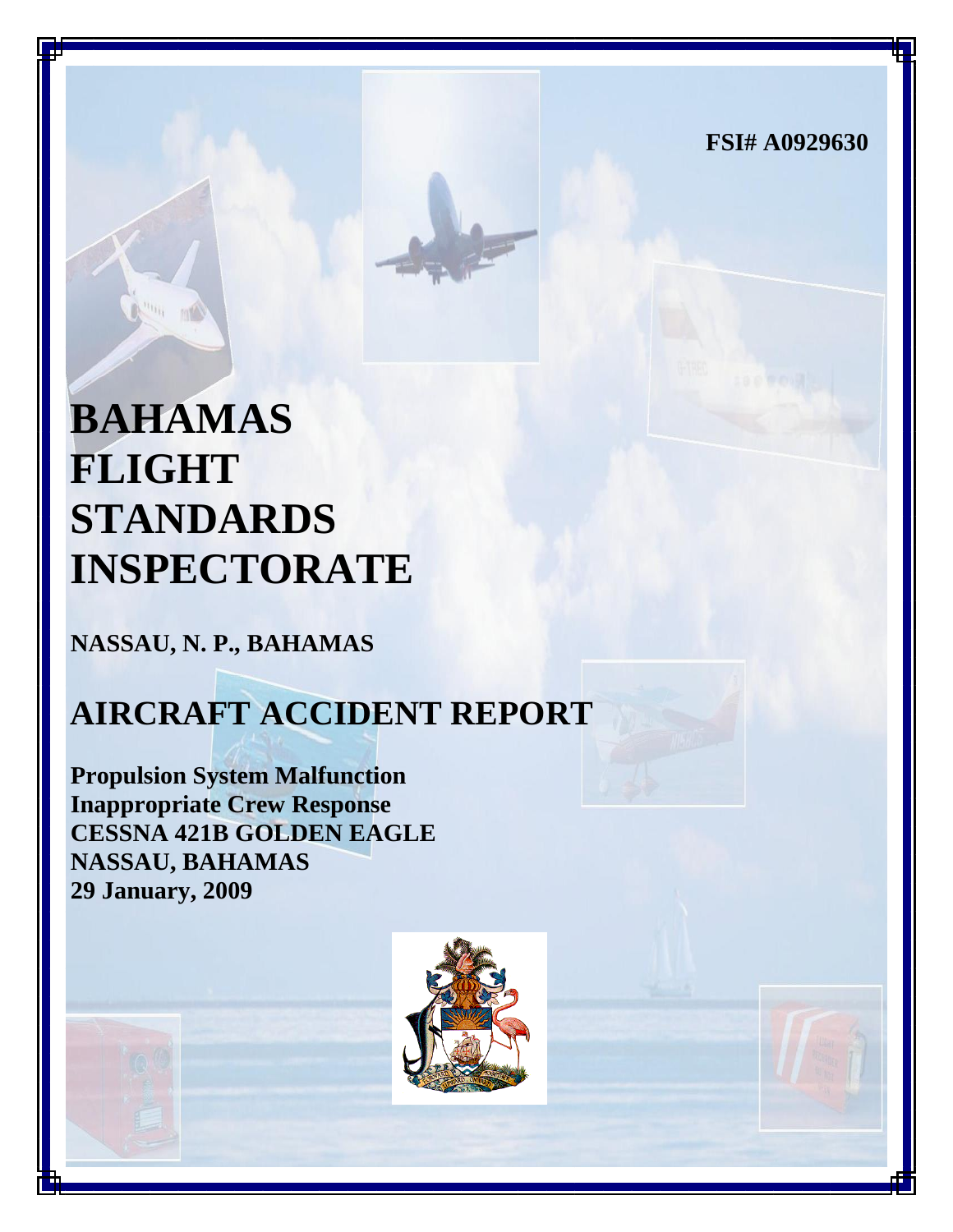

# Flight Standards Inspectorate<br>Bahamas Department of Civil Aviation

### **TABLE OF CONTENTS**

| <b>BODY</b>                          |                                 |  |  |
|--------------------------------------|---------------------------------|--|--|
|                                      |                                 |  |  |
| 1.1                                  |                                 |  |  |
| 1.2                                  |                                 |  |  |
| 1.3                                  |                                 |  |  |
| 1.4                                  |                                 |  |  |
| 1.5<br>PERSONNEL INFORMATION         |                                 |  |  |
| 1.5.1                                |                                 |  |  |
| <b>AIRCRAFT INFORMATION</b><br>1.6   |                                 |  |  |
| 1.6.1                                |                                 |  |  |
| 1.6.2                                |                                 |  |  |
| 1.6.3                                |                                 |  |  |
| 1.7                                  |                                 |  |  |
| 1.8                                  |                                 |  |  |
| 1.9                                  |                                 |  |  |
| <b>C6-DXL Accident Investigation</b> | Final Report 30 September, 2009 |  |  |

 $\overline{2}$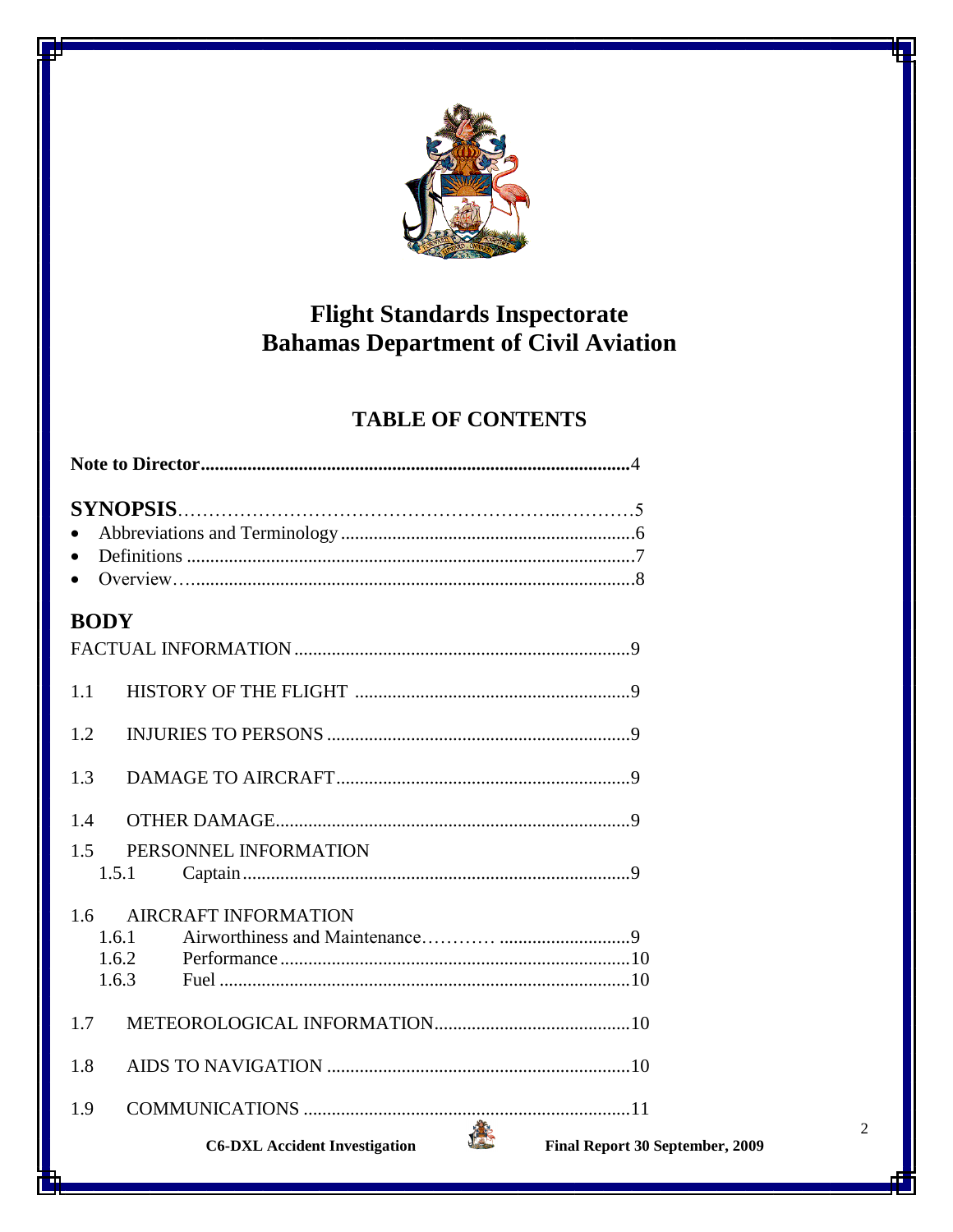| 1.12 WRECKAGE AND IMPACT INFORMATION 11     |  |
|---------------------------------------------|--|
| 1.13 MEDICAL AND PATHOLOGICAL INFORMATION11 |  |
|                                             |  |
|                                             |  |
|                                             |  |
|                                             |  |

# **ANALYSIS**

## **CONCLUSIONS**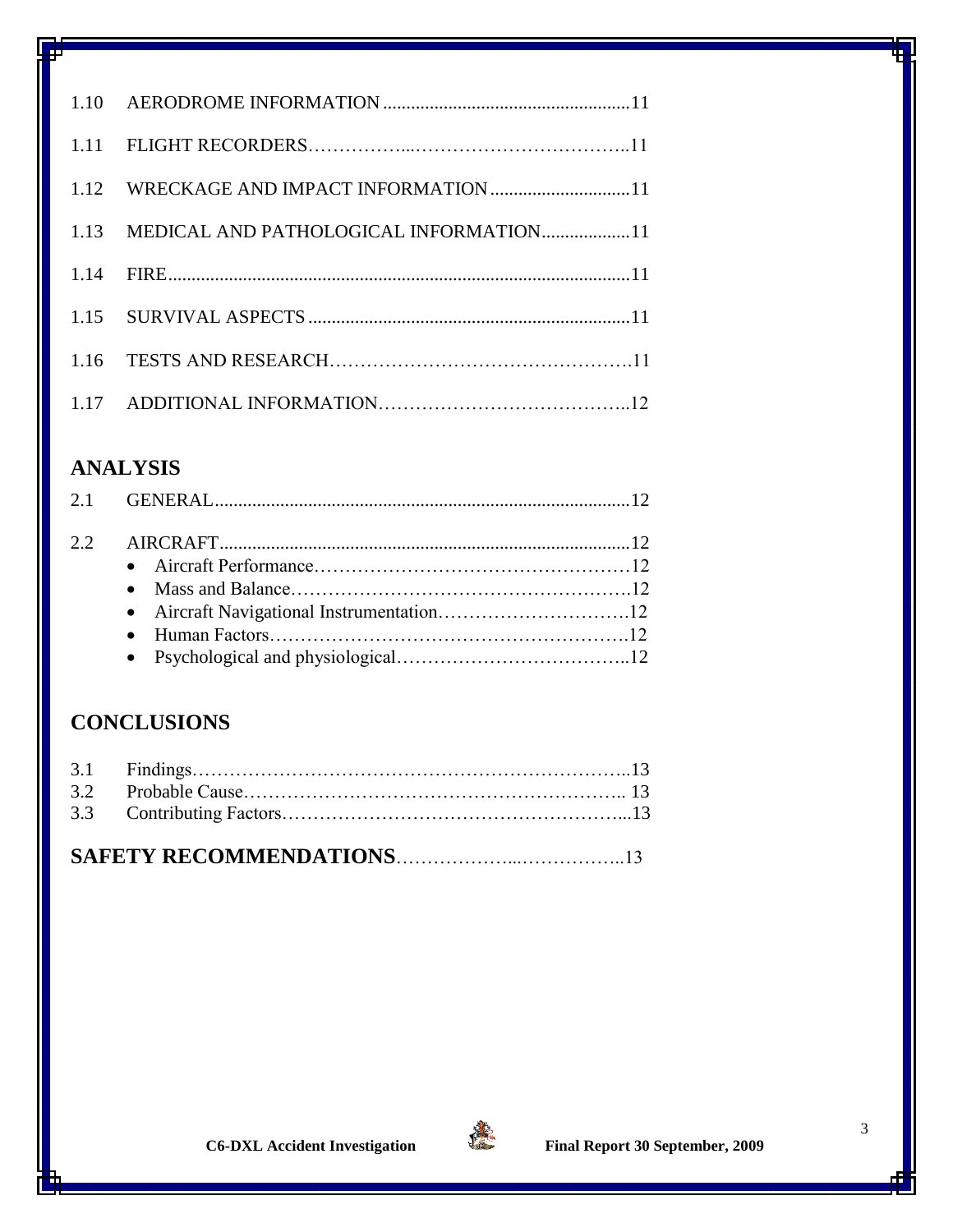September 30, 2009

Capt. Patrick Rolle **Director** Civil Aviation Department Seaban House Crawford Street, Oakes Field P.O. Box N-975 Nassau, N.P., Bahamas

Sir

The attached report summarizes the investigation into the circumstances of the accident involving Cessna 421B Golden Eagle aircraft, Bahamas Registration C6-DXL, registered to Glen Pratt. This accident occurred on the field at Lynden Pindling International Airport, Nassau, Bahamas on 29 January, 2009.

This report is submitted pursuant to Part XII, Regulation 80, and Schedule 19 of the Bahamas Civil Aviation (Safety) Regulation (CASR 2001) and in accordance with Annex 13 to the Convention on International Civil Aviation Organization (ICAO).

In accordance with Annex 13 to the Convention on International Civil Aviation (ICAO), and Schedule 19 of the Bahamas Civil Aviation (Safety) Regulations (CASR April 17, 2001), the fundamental purpose of such investigations is to determine the circumstances and causes of these events, with a view to the preservation of life and the avoidance of similar occurrences in the future. It is not the purpose of such investigations to apportion blame or liability.

This information is published to inform the aviation industry and the public of the circumstances surrounding this accident. The contents of this Report may be subjected to alterations or corrections if additional information becomes available.

> Philip C. Romer Investigator in Charge Flight Standards Inspectorate

\_\_\_\_\_\_\_\_\_\_\_\_\_\_\_\_\_\_\_\_\_\_\_\_\_\_\_\_\_\_\_\_\_\_\_

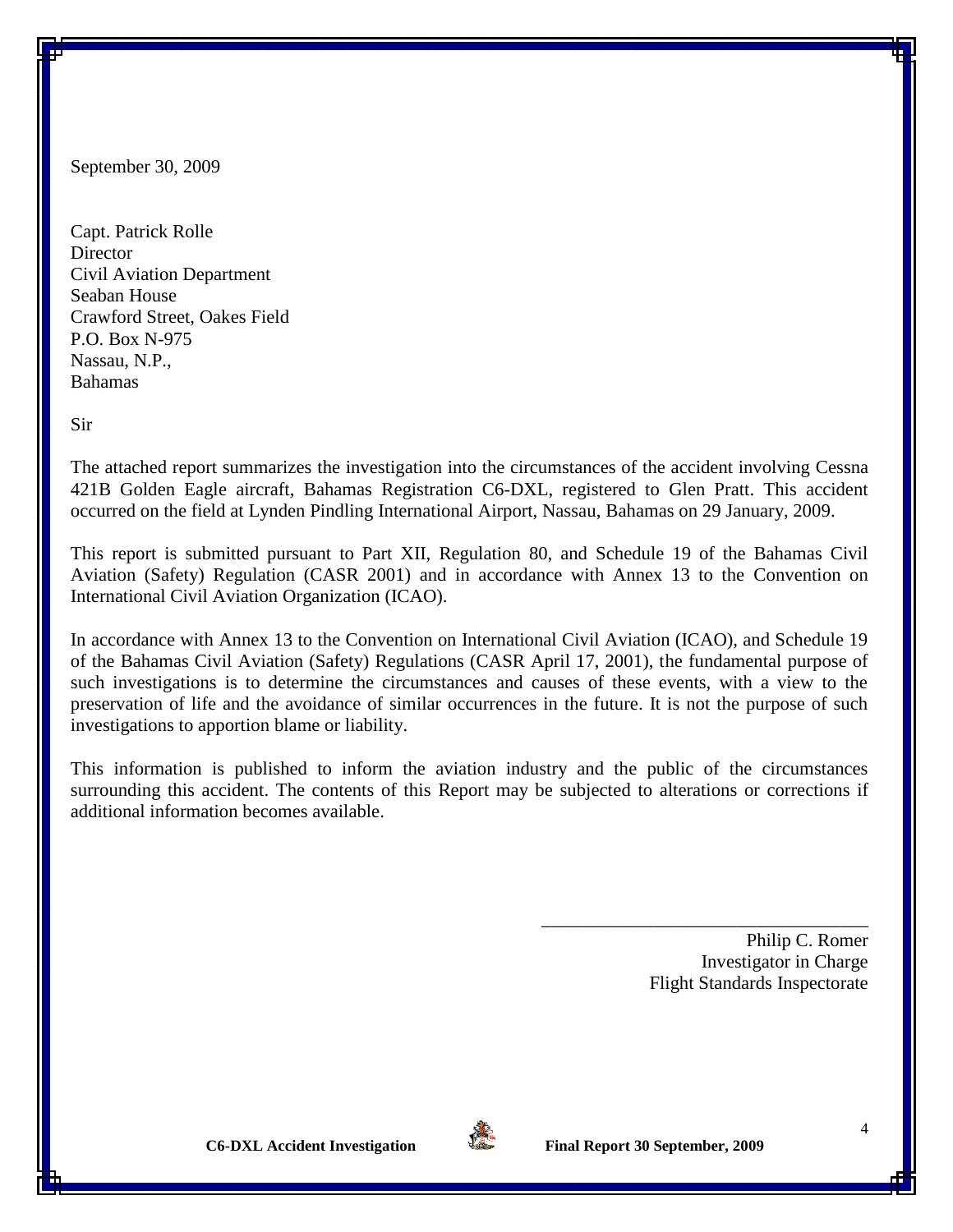#### FLIGHT STANDARDS INSPECTORATE BAHAMAS CIVIL AVIATION DEPARTMENT

AIRCRAFT ACCIDENT REPORT No. A0929630

Cessna 421B Golden Eagle C6-DXL 29 January, 2009

#### **SYNOPSIS**

| <b>Operator:</b>                | Private Individual                                                                                        |  |
|---------------------------------|-----------------------------------------------------------------------------------------------------------|--|
| <b>Manufacturer:</b>            | Cessna 421B Golden Eagle                                                                                  |  |
| <b>Place of Accident:</b>       | On the field at the approach end of Runway 14, Lynden Pindling<br>International Airport, Nassau, Bahamas. |  |
| <b>Investigating Authority:</b> | <b>Flight Standards Inspectorate</b>                                                                      |  |
| <b>Investigator in Charge:</b>  | Philip C. Romer                                                                                           |  |
| <b>Notification:</b>            | <b>Civil Aviation Department</b><br><b>Teledyne Continental</b>                                           |  |
| <b>Party to Investigation:</b>  | <b>Teledyne Continental</b>                                                                               |  |
| <b>Releasing Authority:</b>     | Director - Bahamas Civil Aviation Department                                                              |  |
| Date or Report:                 | September 30, 2009                                                                                        |  |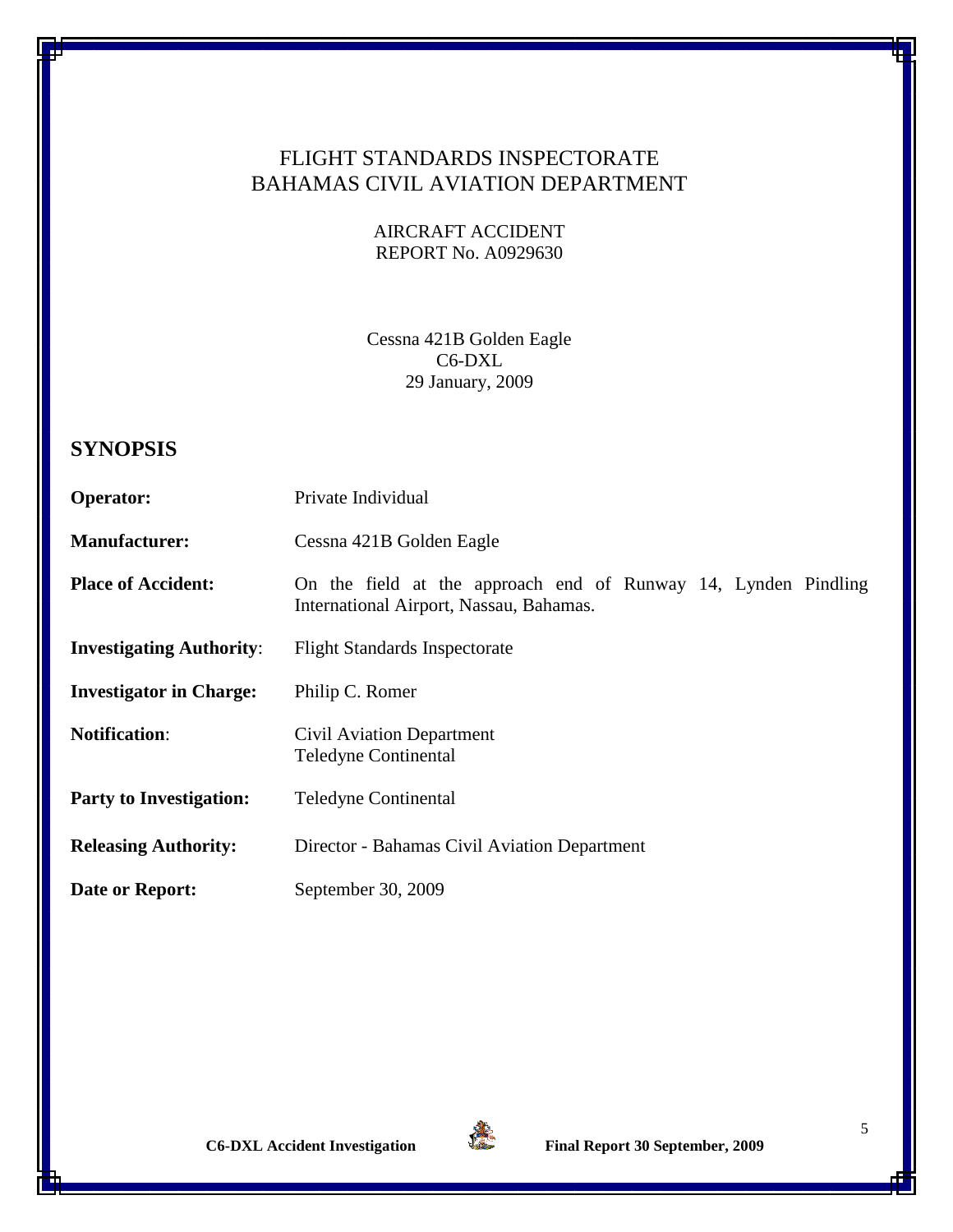# **ABBREVIATIONS and TERMINOLOGY**

| <b>ADDS</b>   | Aviation Digital Data Service - Report furnished by Meteorological Department |
|---------------|-------------------------------------------------------------------------------|
| <b>AIS</b>    | <b>Automatic Information Services</b>                                         |
| <b>ATS</b>    | <b>Air Traffic Services</b>                                                   |
| <b>BDCA</b>   | Bahamas Department of Civil Aviation                                          |
| <b>CASR</b>   | Bahamas Civil Aviation (Safety) Regulations (April 17, 2001)                  |
| $C \circ f A$ | <b>Certificate of Airworthiness</b>                                           |
| $C$ of $R$    | Certificate of Registration                                                   |
| CG            | Center of Gravity                                                             |
| <b>CVR</b>    | Cockpit Voice Recorder                                                        |
| <b>DCA</b>    | Director of Civil Aviation                                                    |
| <b>DFDR</b>   | Digital Flight Data Recorder                                                  |
| <b>DOO</b>    | Director of Operations                                                        |
| <b>DRTL</b>   | Disaster Response Team Leader                                                 |
| DS            | Director of Safety                                                            |
| CAD           | <b>Civil Aviation Department</b>                                              |
| <b>EDT</b>    | Eastern Daylight Time (-5 hours (-4DT) to convert from UTC)                   |
| <b>ERM</b>    | <b>Emergency Response Manual</b>                                              |
| <b>FAA</b>    | <b>Federal Aviation Administration</b>                                        |
| <b>FSI</b>    | <b>Flight Standards Inspectorate</b>                                          |
| <b>FSS</b>    | <b>Flight Service Station</b>                                                 |
| <b>ICAO</b>   | <b>International Civil Aviation Organization</b>                              |
| ILS           | <b>Instrument Landing System</b>                                              |
| <b>IFR</b>    | <b>Instrument Flight Rules</b>                                                |
| <b>IMC</b>    | <b>Instrument Meteorological Condition</b>                                    |
| <b>LH MLG</b> | Left Hand Main Landing Gear                                                   |
| <b>MALSF</b>  | Medium-intensity Approach Lighting System (with sequenced flashers)           |
| MD            | Manager of Dispatch                                                           |
| <b>MCM</b>    | Maintenance Control Manual                                                    |
| <b>MET</b>    | Meteorological Office / Department                                            |
| <b>METAR</b>  | Weather Report furnished by Meteorological Department                         |
| <b>MIRL</b>   | Medium Intensity Runway Lights                                                |
| <b>MYEH</b>   | <b>ICAO Airport Designation – Governors Harbour</b>                           |
| <b>NDB</b>    | Non-directional Beacon                                                        |
| NM or nm      | <b>Nautical Miles</b>                                                         |
| <b>NTSB</b>   | <b>National Transportation Safety Board</b>                                   |
| <b>PAPI</b>   | Precision Approach Path Indicator                                             |
| <b>RCA</b>    | <b>Root Cause Analysis</b>                                                    |
| <b>SEP</b>    | <b>Survival and Emergency Procedures Training</b>                             |
| T/L           | <b>Technical Log</b>                                                          |
| <b>TSBC</b>   | Transportation Safety Board of Canada                                         |
| <b>USA</b>    | <b>United States of America</b>                                               |
| <b>VFR</b>    | <b>Visual Flight Rules</b>                                                    |
| <b>VOR</b>    | (Very High Frequency) Omni-directional Range Station                          |
| <b>VMC</b>    | <b>Visual Meteorological Conditions</b>                                       |
| <b>UTC</b>    | <b>Universal Coordinated Time</b>                                             |
| Z             | Zulu time                                                                     |



**C6-DXL Accident Investigation Final Report 30 September, 2009**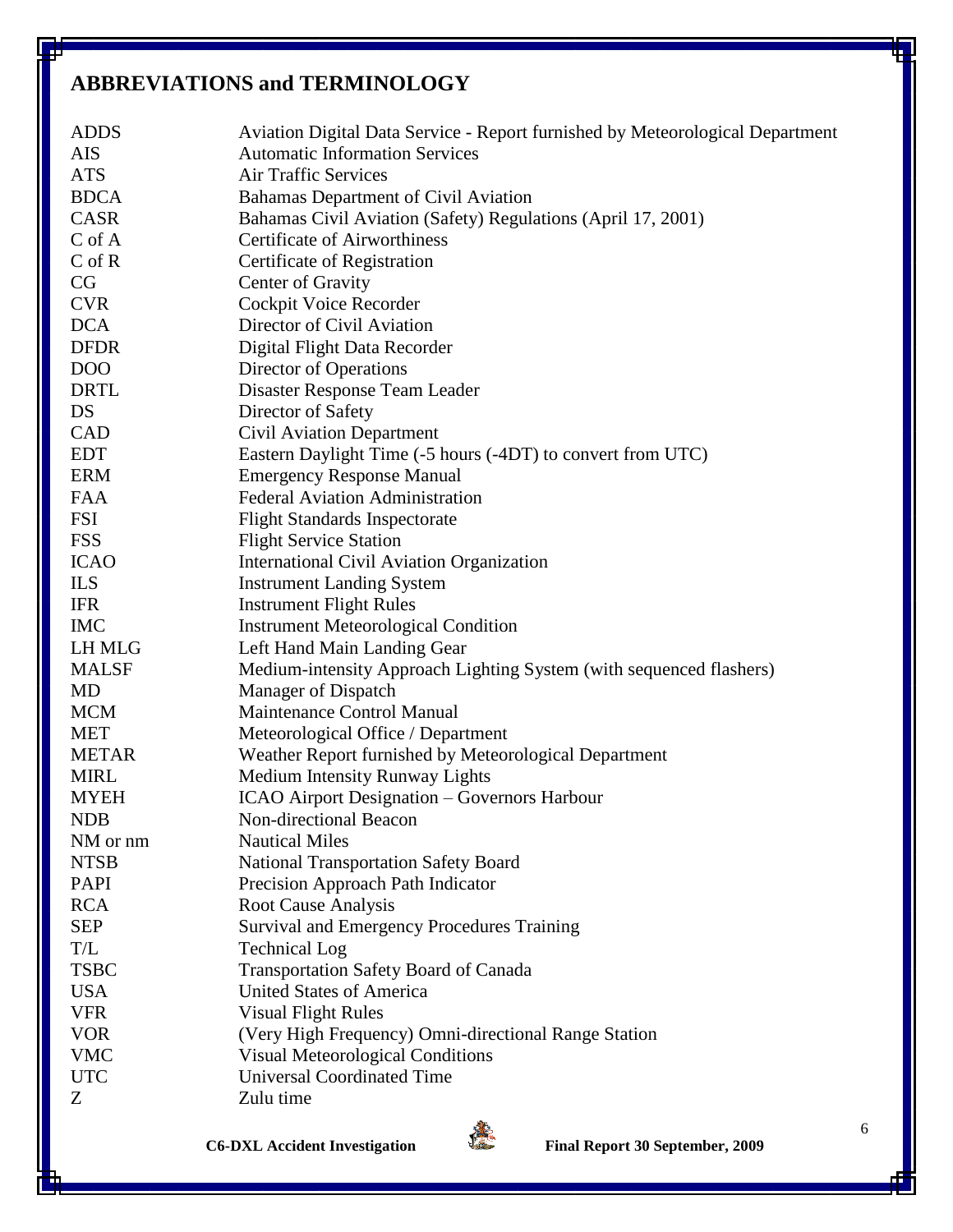#### **DEFINITIONS**

#### **When the following terms are used in this report, they have the following meanings as per CASR 2001 and ICAO Annex 13;**

**"Aircraft Accident"–** means an occurrence associated with the operation of an aircraft which takes place between the time any person boards the aircraft with the intention of flight and all such persons have disembarked, and in which any person suffers death or serious injury, or in which the aircraft receives substantial damage or the aircraft is missing or completely inaccessible.

**"Fatal injury"** - means any injury which results in death within 30 days of the accident.

**"Flight recorder"** - Any type of recorder installed in the aircraft for the purpose of complementing accident/incident investigation.

**"Incident"** - means an occurrence other than an accident, associated with the operation of an aircraft, which affects or could affect the safety of operations.

**"Investigation"-** A process conducted for the purpose of accident prevention which includes the gathering and analysis of information, the drawing of conclusions, including the determination of causes and, when appropriate, the making of safety recommendations.

**"Serious injury"** - means any injury which:

- Requires hospitalization for more than 48 hours, commencing within 7 days from the date the injury was received;
- Results in a fracture of any bone (except simple fractures of fingers, toes, or nose);
- Causes severe hemorrhages, nerve, muscle, or tendon damage;
- Involves any internal organ; or
- Involves second or third degree burns, or any burns affecting more than 5 percent of the body surface.
- Involves verified exposure to infectious substances or injurious radiation.

**"Serious incident" -** An incident involving circumstances indicating that an accident nearly occurred.

**"State of Design"** - The State having jurisdiction over the organization responsible for the type design

**"State of Manufacture"** - The State having jurisdiction over the organization responsible for the final assembly of the aircraft.

**"Substantial damage"** - means damage or failure which adversely affects the structural strength, performance, or flight characteristics of the aircraft, and which would normally require major repair or replacement of the affected component. Engine failure or damage limited to an engine if only one engine fails or is damaged, bent failings or cowling, dented skin, small punctured holes in the skin or fabric, ground damage to rotor or propeller blades, and damage to landing gear, wheels, tires, flaps, engine accessories, brakes, or wingtips are not considered "substantial damage" for the purpose of this Report.

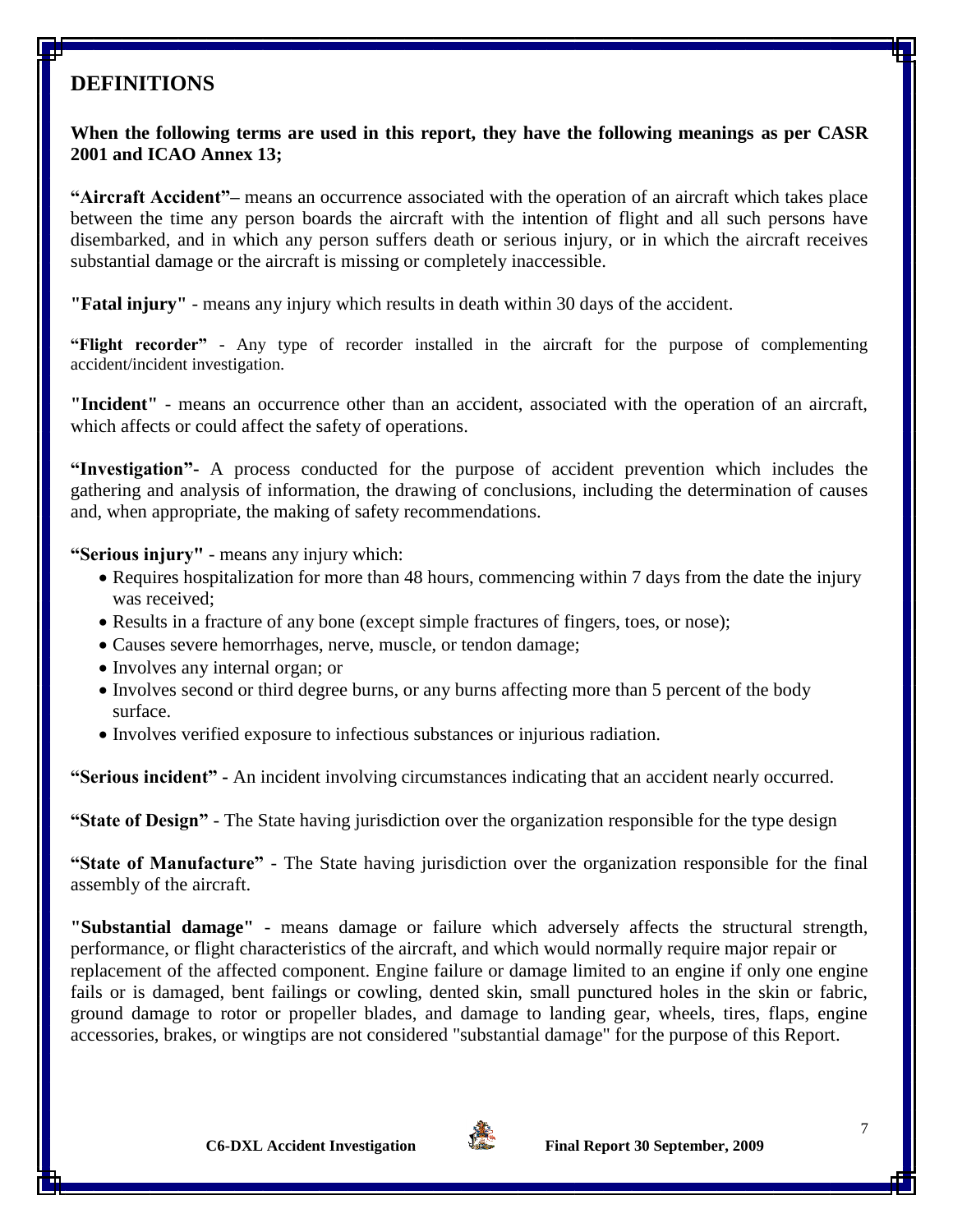#### **OVERVIEW**

On January 29, 2009, Nassau Air Traffic Control Tower advised the Flight Standards Inspectorate that a Cessna Golden Eagle (C421B) "had gone down on final on the field short of Runway 14".

At approximately 9:45pm EST, C6-DXL, a Cessna Golden Eagle (C421B) aircraft, crashed while attempting to land at the Lynden Pindling International Airport. The pilot was in contact with the Nassau control tower and had not declared an emergency. The aircraft made contact with the ground inside the perimeter fence approximately 200 feet from the fence and slid along the ground approximately 300 feet coming to rest upright on the field at the approach end of Runway 14. There was no pre or post impact fire and the aircraft sustained substantial damage. The pilot and passengers received no serious injuries.

The flight departed San Andros International Airport and was destined for Lynden Pindling International Airport. Prior to the accident, the aircraft was on final and was cleared to land on runway 14 at Lynden Pindling Int'l Airport. This was the last communication between the tower and the aircraft. Prior to the flight, the pilot uploaded 100 gallons of 100LL aviation fuel.

According to the pilot of the accident aircraft, the right engine started running rough five miles out and on final he lost both engines.

The State of Manufacture and State of Design (United States of America) were notified of the accident. They were invited to participate in the investigation in accordance with Annex 13 and CASR 2001 Schedule 19.

The on-scene investigation was conducted on the night of January 29, 2009 by the Flight Standards Inspectorate and then again on January 30, 2009. A minimal investigation was conducted at that time, due to darkness and the fact that the runway had to be cleared. The engines could not be rotated due to the position of the aircraft; however there were no signs of catastrophic engine failures. Both engine had ample oil in them. Both propellers remained attached to the engines. All cabin seats were intact and no damage was observed. Several radios were removed by mechanics and are in the possession of this department for safe keeping pending the outcome of this investigation. However, on subsequent follow up inspection, it was discovered that the fuel drain on the left wing inboard was frozen due to corrosion. Both propellers were bent backwards suggestion that they were producing some power. Continuity was established throughout the engines rotating components.

The pilot is a Bahamian citizen and well known in Nassau. He has a Commercial pilot's certificate, airplane single/multi engine land and instrument ratings.

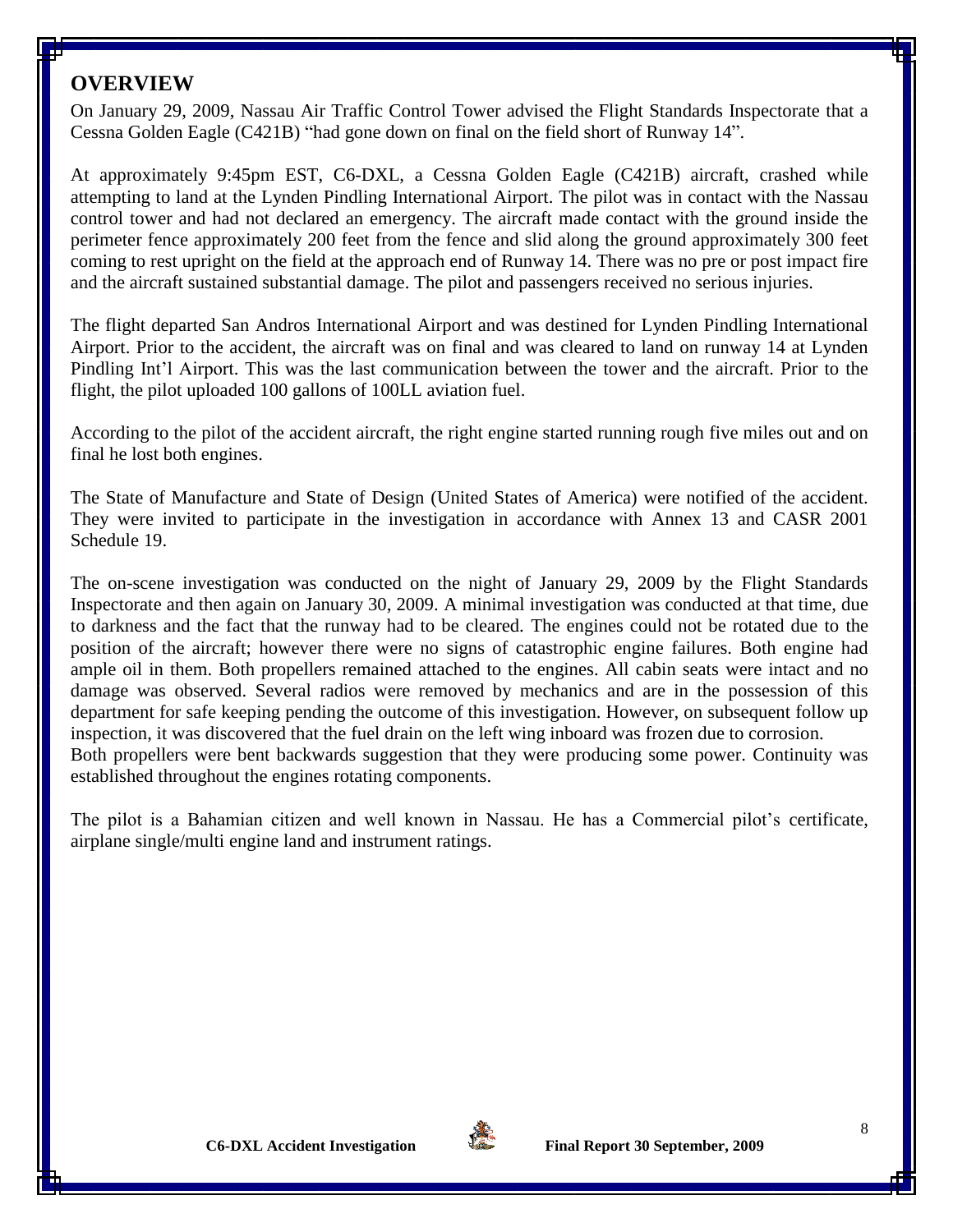#### **FACTUAL INFORMATION:**

#### **1.1 HISTORY OF THE FLIGHT**

On January 29, 2009 at approximately 9:45 pm local (0245Z) a Bahamian registered aircraft C6-DXL, a Cessna Golden Eagle C421B aircraft, registered to Mr. Glen Pratt impacted the ground while attempting to land on runway 14 of the Lynden Pindling International Airport, Nassau, Bahamas. The emergency flight originated from San Andros International Airport, destination, Lynden Pindling International Airport. A weight & balance and performance calculations was not completed for this flight as required by regulations Schedule 10.430 and 10.435. An exact number of occupants on board the aircraft at the time of the accident have not been determined. Three passenger lists were produced post-accident. All lists reviewed listed a different number of passengers.

The accident occurred on the field, at the approach end of Runway 14 at Lynden Pindling International Airport, Nassau, Bahamas. The accident occurred during night time.

#### **1.2 INJURIES TO PERSONS**

No fatal injuries were reported. No serious injuries were reported.

#### **1.3 DAMAGE TO AIRCRAFT**

The aircraft was substantially damaged.

#### **1.4 OTHER DAMAGE**

Damage was confined to the aircraft and several runway lights.

#### **1.5 PERSONNEL INFORMATION**

#### **1.5.1 Captain Glen Pratt**

At the time of the accident, the aircraft was under the command of Captain Glen Pratt. Captain Pratt, age 48, holds a Bahamian Commercial Pilot License number #380. Captain Pratt also holds a First Class Medical, with no limitations. The medical was issued on February 15, 2008.

#### **1.6 AIRCRAFT INFORMATION – GENERAL**

#### **1.6.1 AIRWORTHINESS AND MAINTENANCE**

Cessna 421B Golden Eagle, serial number 421B0457 was manufactured in 1973 by Cessna Aircraft Company. It was registered in The Bahamas and bore the registration number C6-DXL. At the time of the accident Mr. Glen Pratt was on record with the Flight Standards Inspectorate as the registered owner.

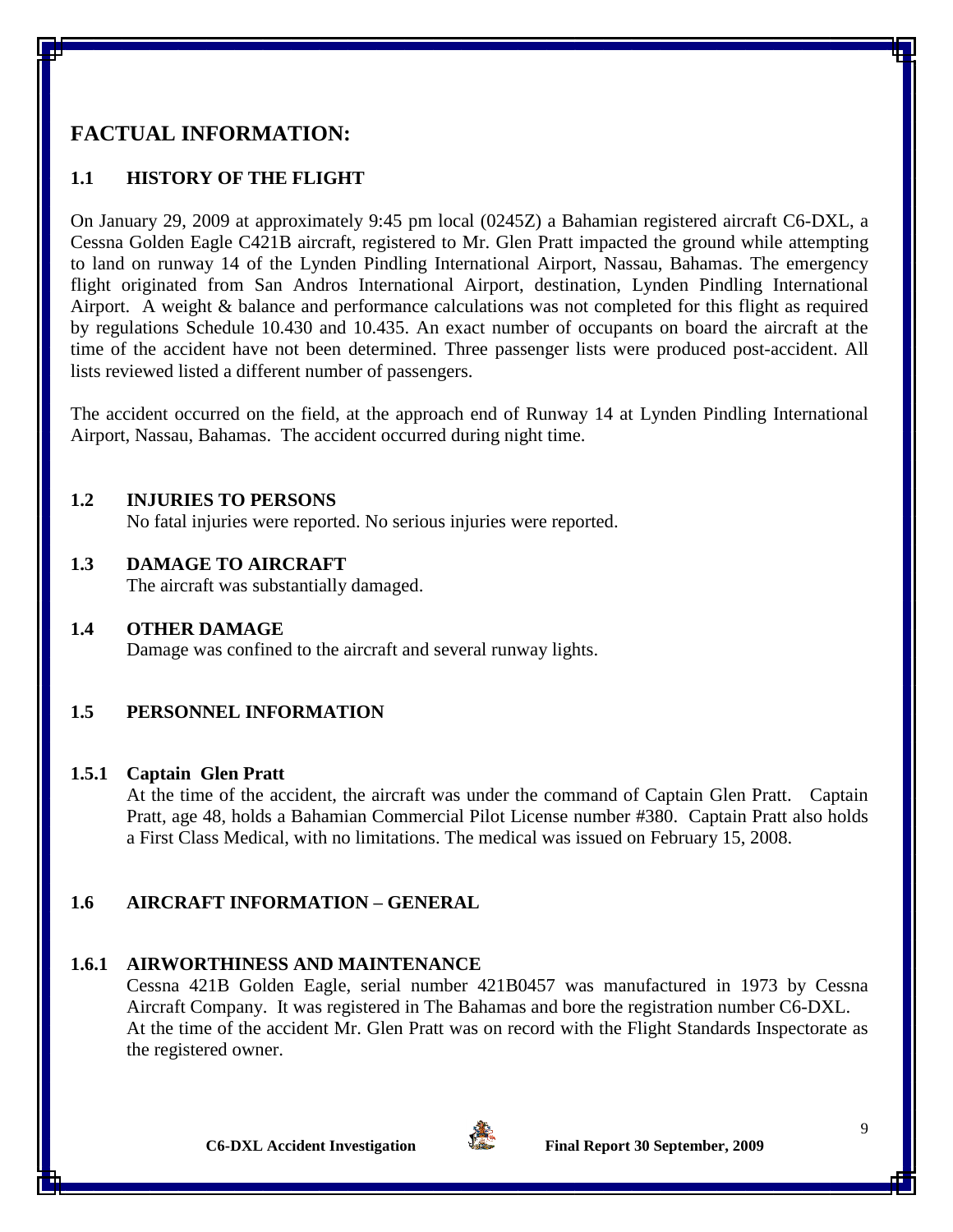#### *Aircraft History*

The aircraft records list an annual inspection done December 19, 2008. No other maintenance activity was recorded since this time. C6-DXL had flown a total of 6876.7 hrs since manufactured. The aircraft was maintained by Ramsco Aviation and the records show that 50 and 100 hour and annual inspections were recorded.

#### *Engines*

Both engines fitted to C6-DXL were Teledyne Continental model number GTSIO-520H. The recommended overhaul period for this model (GTSIO-520H) is 1600 hours. The following hours were noted from records reviewed and appear consistent since last inspection of Dec 19, 2008.

Left engine serial number 817501-R time since overhaul was 1188.7 hours.

Right engine serial number 235083R time since overhaul was 470.7 hours.

#### *Propellers*

Both propellers on C6-DXL were manufactured by McCauley. The propellers were model number 3AF34C92. The following hours were noted from records reviewed and appear consistent since last inspection of Dec 19, 2008.

The No. 1 Propeller, serial number 746008, in-service time since overhaul is 288.5 hours.

The No. 2 Propeller, serial number 900259, in-service time since overhaul is 228.5 hours.

#### **1.6.2 PERFORMANCE**

Aircraft performance suffered greatly due to the actions of the pilot. Interview with the pilot revealed that;

- 1. Right Engine failed enroute
- 2. Pilot elected to extend gear and flaps 5 miles on final to runway 14
- 3. No weight and balance calculations were made for the flight passengers, bags, fuel etc..
- 4. Amount of passengers and their weight could not be confirmed.

#### **1.6.3 FUEL**

The aircraft uplifted approximately 100 gallons of 100 LL fuel. The pilot submitted a fuel slip for this amount.

No information is available to indicate whether the pilot conducted a thorough preflight inspection, which would have included the draining of the fuel sumps of the fuel tanks. *(The fuel drain inboard on left hand wing was frozen and corroded).*

#### **1.7 METEOROLOGICAL INFORMATION**

At the time of the accident the weather was fair.

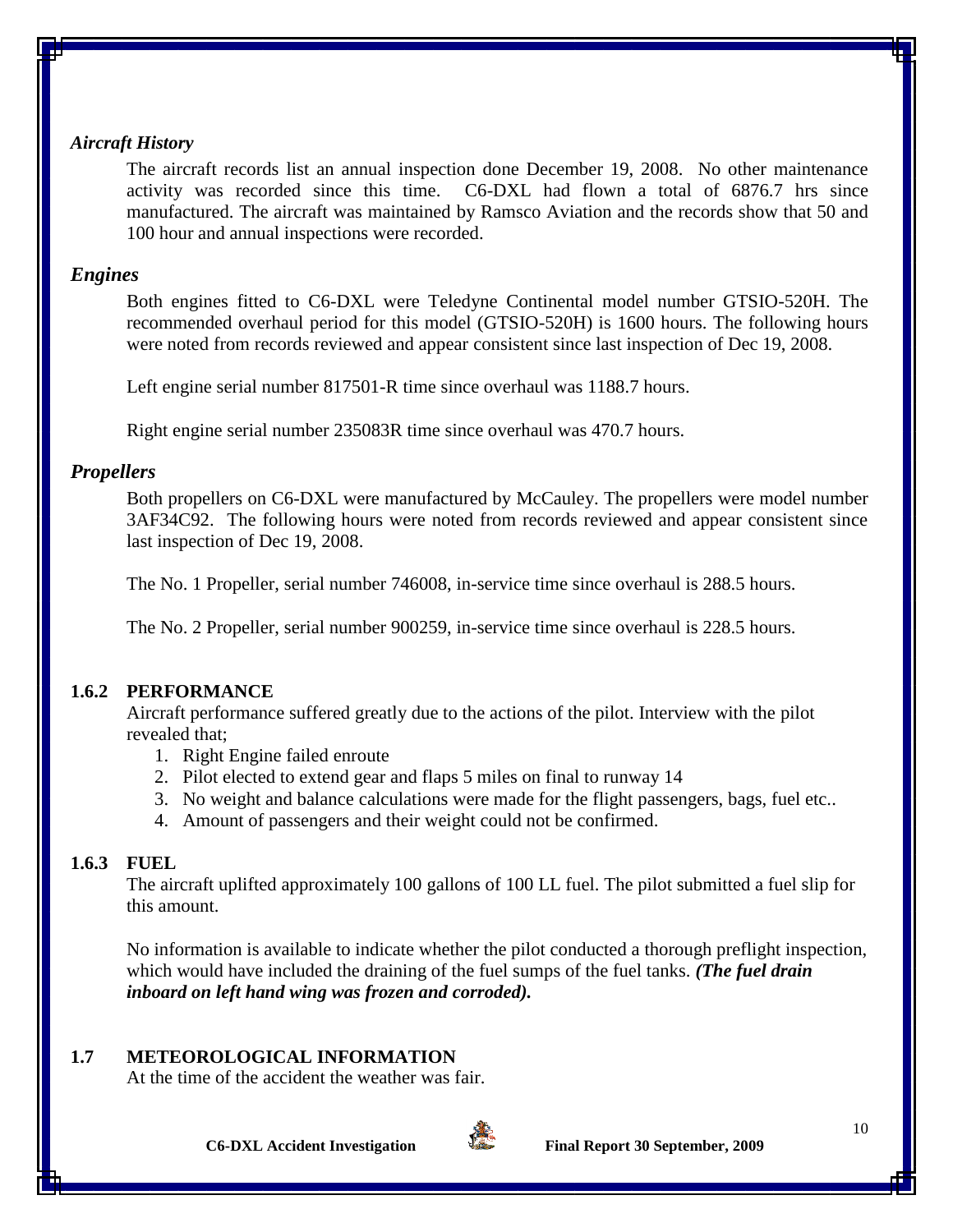#### **1.8 AIDS TO NAVIGATION**

Aids for navigation were not a factor in this accident.

#### **1.9 COMMUNICATIONS**

The pilot was in communication with the control tower at Lynden Pindling International Airport (MYNN), at all times up until the time of the crash. At no time during the flight did the pilot declare an emergency or asked for special assistance.

#### **1.10 AERODROME INFORMATION**

#### **1.11 FLIGHT RECORDERS**

.

No flight recorder was installed on this aircraft. None was required by regulations.

#### **1.12 WRECKAGE AND IMPACT INFORMATION**

The accident aircraft was examined at the crash site on the night of January 29, 2008, by Aviation Accident Investigators from the Flight Standards Inspectorate.

The aircraft came to rest in an upright position on the airfield at the approach end of runway 14. There was no pre or post impact fire and no ground injuries.

#### **LEFT WING**

The left wing remained attached to the fuselage at the forward, main and aft spar attachment. The left engine was intact and still on the wing. The left propeller exhibited curling and other gorge marks damage consistent with a propeller producing power when making contact with the ground. This evidence is contrary to the pilot's statement that both engine failed.

#### **RIGHT WING**

The right wing remained attached to the fuselage at the forward, main and aft spar attachments. The engine was intact and remained on the wing. The left propeller was found in a feathered position. Two (2) of the three (3) blades received damage consistent with the aircraft making contact with the ground with no power.

**FUSELAGE** In addition to the obvious damage to the propellers, the aircraft main and nose gear were sheared from the airframe and the aircraft came to rest on its belly. Damage was done to the underside of the fuselage and cables and antennas located on the underside of the fuselage.

#### **1.13 MEDICAL AND PATHOLOGICAL INFORMATION**

Not a factor in this investigation

**1.14 FIRE**

There was no pre or post impact fire.

#### **1.15 SURVIVAL ASPECTS**

Not a factor in the investigation.

#### **1.16 TESTS AND RESEARCH**

The right engine was removed and shipped to Certified Engines for testing and tear down.

#### **RIGHT POWERPLANT NOTES**





**C6-DXL Accident Investigation Final Report 30 September, 2009**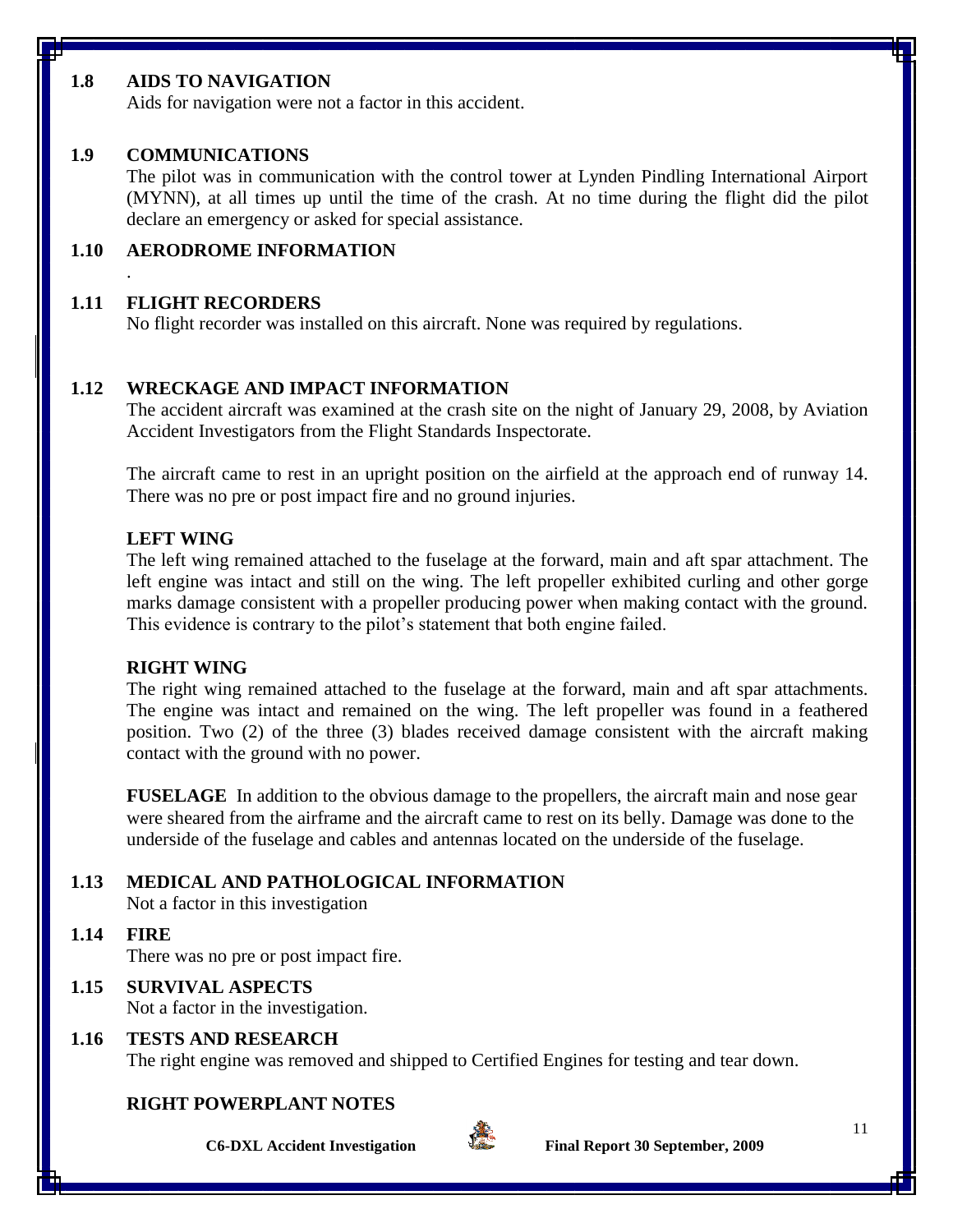The right engine was examined and the fuel pump tested. The tests suggest that the fuel pump was not operating at maximum pressure.

**1.17 ADDITIONAL INFORMATION** Not Applicable

**ANALYSIS:**

#### **2.1 GENERAL**

- **Pilot qualifications –**
	- Pilot qualified in accordance with Bahamas Civil Aviation (Safety) Regulations. Pilot held appropriate flight and medical certificates.
- **Weather –** It was a clear night at the time and was not a factor in this accident.
- **ATC –** Air Traffic Control was available at the Lynden Pindling International Airport and provided assistance to the aircraft.
- **Aids to Navigation –** navigational aid were operational and was not a factor in the accident.
- **Preflight** Due to the frozen and corroded fuel drain it can be suggested that a proper preflight was not conducted by the pilot prior to this flight.

#### **2.2 AIRCRAFT**

The Cessna Golden Eagle (421B) aircraft is a twin piston-engine, propeller-driven, airplane. It is fuel injected, air-cooled with a retractable tricycle landing gear configuration. This Aircraft was maintained in accordance with the manufacturer Maintenance Program.

Inspections accomplished on the aircraft over the past twelve months are as follows:

- An Annual Inspection c/w on December 19, 2008 at 6876.7 hrs. ACTT.
- **Aircraft performance –** Aircraft performance suffered greatly after loss of power in right engine.
- **Human factors –** There was no evidence that incapacitation or physiological factors affected the pilot performance prior to the accident.
- **Psychological and physiological factors affecting personnel involved. -** There was no evidence that the pilot suffered any sudden illness or incapacitation which might have affected his ability to control the aircraft.